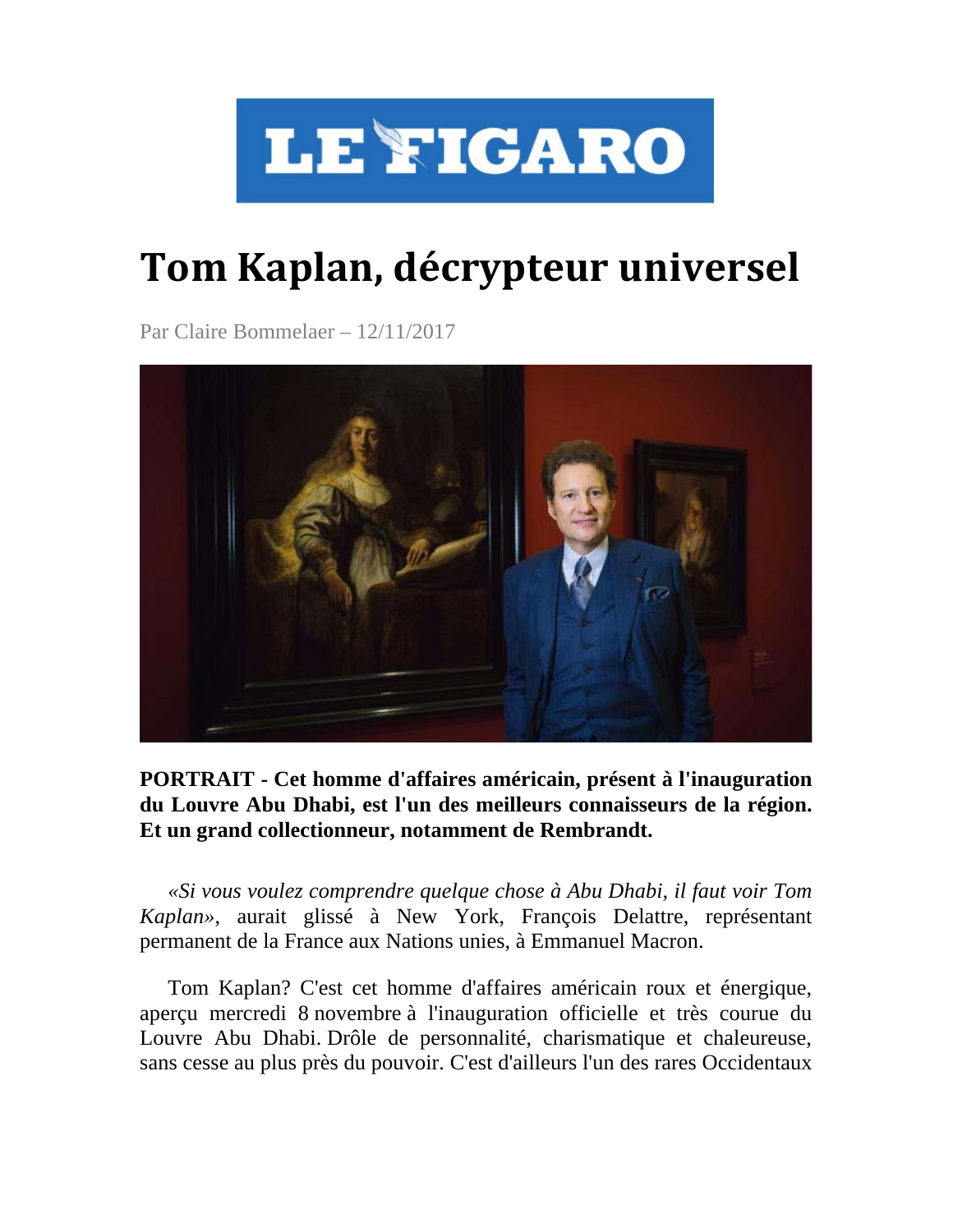à bénéficier de longs tête-à-tête avec le prince héritier d'Abu Dhabi, Mohammed Ben Zayed al-Nahyan, avec lequel Kaplan est ami.

Est-ce pour cette raison que, le 28 octobre, avant d'aller présider le Conseil de sécurité des Nations unies, Jean Yves Le Drian, ministre des Affaires étrangères français, a tenu à l'inviter dans les locaux des services culturels de l'ambassade de France, sur la Ve Avenue ? Officiellement, il s'agissait de discuter culture et patrimoine. Mais le rendez-vous informel, prévu pour durer trois quarts d'heure, s'est finalement étiré sur deux heures. Grand collectionneur, également proche du général américain Petraeus, connu comme le loup blanc au Moyen-Orient, francophile, Tom Kaplan avait de quoi séduire un ministre des Affaires étrangères. Et vice versa.

À dire vrai, il a de quoi séduire la terre entière. Revendiquant un intérêt pour la peinture ancienne – il est le seul propriétaire privé d'un Vermeer –, pour l'écologie - il codirige une fondation pour la sauvegarde des panthères –, pour le patrimoine – il est à la tête du fonds Alif pour la préservation du patrimoine en danger – ou pour la géopolitique – il a créé, à Harvard, un programme de formation sur les services secrets –, ce citoyen du monde n'est pas facile à contenir.

# **Exempt de toute forme de cynisme**

Né en 1962 dans une famille juive de Floride, Kaplan a fait fortune dans les mines. Il est désormais à la tête de l'Electrum Group, à New York. Père de trois enfants, il est marié à une Israélienne, Daphne Recanati, fille de l'artiste Mira Recanati. C'est cette dernière qui lui aurait soufflé l'idée de démarrer une collection d'œuvres d'art. Tom et son épouse achèteront des œuvres du Siècle d'or hollandais à partir de2003, presque compulsivement. Ils possèdent désormais 250 toiles, dont dix de Rembrandt.

Éduqué en Suisse, Tom Kaplan maîtrise la langue de Molière - ses deux premiers enfants sont d'ailleurs nés à Paris. C'est Antonin Baudry, ancien conseiller culturel à l'ambassade de France aux États-Unis et auteur à succès de la BD Quai d'Orsay, qui lui suggérera de s'intéresser à la future librairie française de New York, Albertine. Avec succès : Kaplan a consacré 1 million de dollars à cette boutique élégante et achalandée. Le geste lui a valu, entre autres choses, la Légion d'honneur en 2014, remise par l'ambassadeur de France en personne.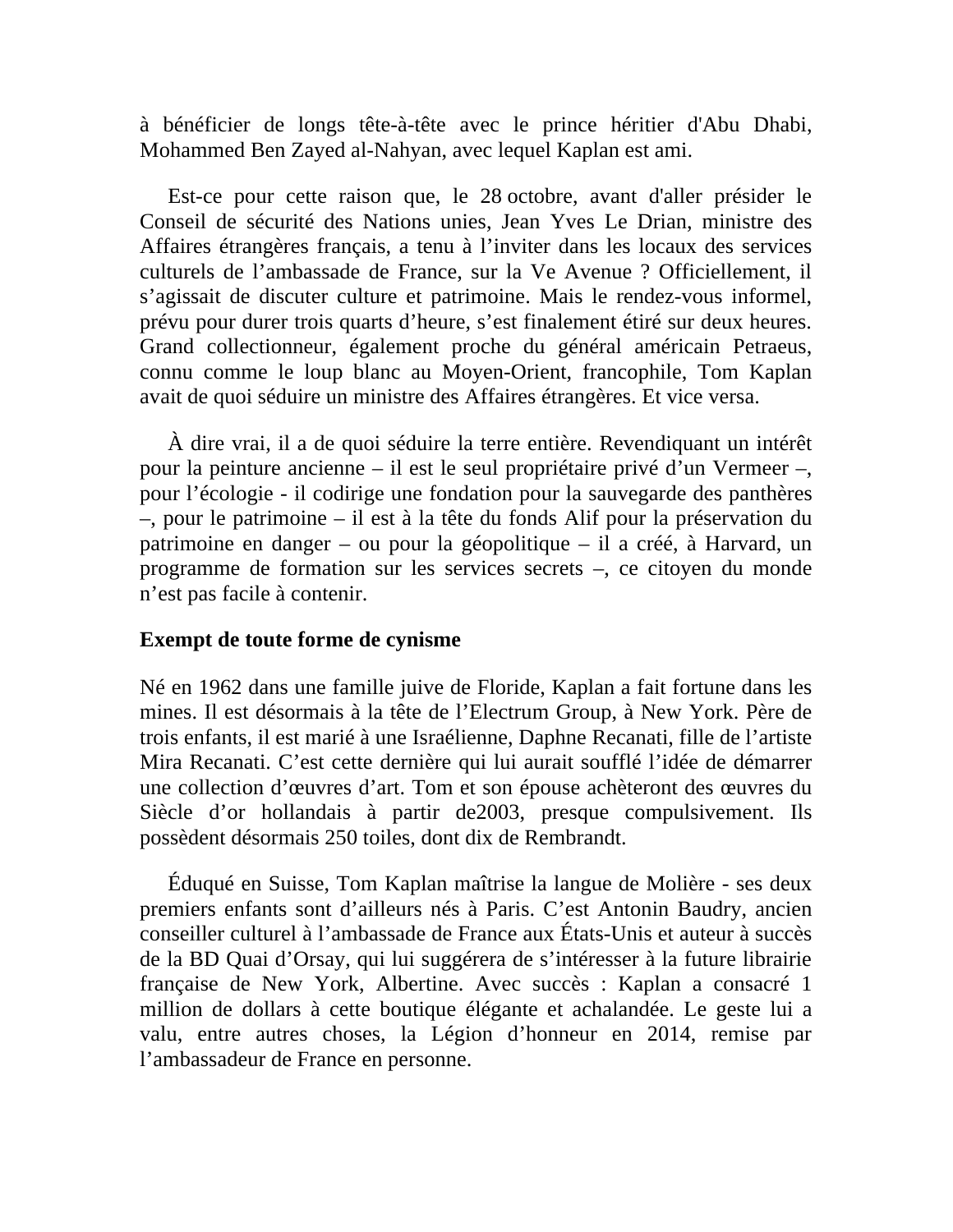En mars dernier, on a vu au Louvre sa stupéfiante collection de Rembrandt. Comme s'il s'agissait d'un tout petit rien, le collectionneur avait alors affirmé qu'il était heureux de partager ses trésors avec le grand public. Après avoir offert au Louvre *Eliézer et Rébecca au puits* du peintre Bol, acheté par le couple pour 1,3 million d'euros, il a mis sa collection privée en ligne (theleidencollection.com). Et s'est engagé à prêter une partie de ses chefs-d'œuvre au Louvre Abu Dhabi, pour qui cela sera un coup d'éclat, en 2018.

*« La philosophie juive nous exhorte à réparer le monde. À mon niveau, et à travers l'art et l'éducation, j'essaie d'appliquer ce principe »* de justice sociale, explique ce juif observant. Aujourd'hui, c'est au tour du Louvre Abu Dhabi de bénéficier de ses largesses. Ce qui a le don d'agacer bon nombre de philanthropes américains, souvent juifs, qui ne comprennent pas son investissement personnel dans cette région du monde. Le refus d'Abu Dhabi, en octobre, de jouer l'hymne israélien pour le judoka israélien Tal Flicker, vainqueur d'un tournoi, a achevé de les convaincre qu'il valait mieux prendre soin du patrimoine européen. Mais Kaplan, qui est exempt de toute forme de cynisme, balaie ces préventions d'un revers de la main. *« Le Louvre Abu Dhabi partage les valeurs universelles de la France, alors que les Émiriens vivent avec une pression constante des intolérants, juge-il. Je suis optimiste sur leur trajectoire politique. »*

En 2016, il a été nommé chairman of the board du fonds franco-émirien pour la sauvegarde du patrimoine en danger de guerre, dont le syrien ou l'irakien. Son nom a surgi *« comme une évidence pour les deux parties »*, affirme un proche du dossier. Doté de 100 millions d'euros, de droit suisse, le fonds va réclamer de la part de l'homme d'affaires une bonne dose de sens politique et de diplomatie. Mais il semble qu'à un Kaplan rien ne soit impossible.

### **Bio EXPRESS**

- *1962* Naissance en Floride (États-Unis).
- *1993* Fonde Apex Silver Mines.
- *2006* Crée la Panthera Corporation.
- *2014* Est nommé chevalier de la Légion d'honneur.

*2016* Président du conseil d'administration de l'Alif, un fonds pour le patrimoine en danger.

*2017* Prête au Louvre sa collection de Rembrandt.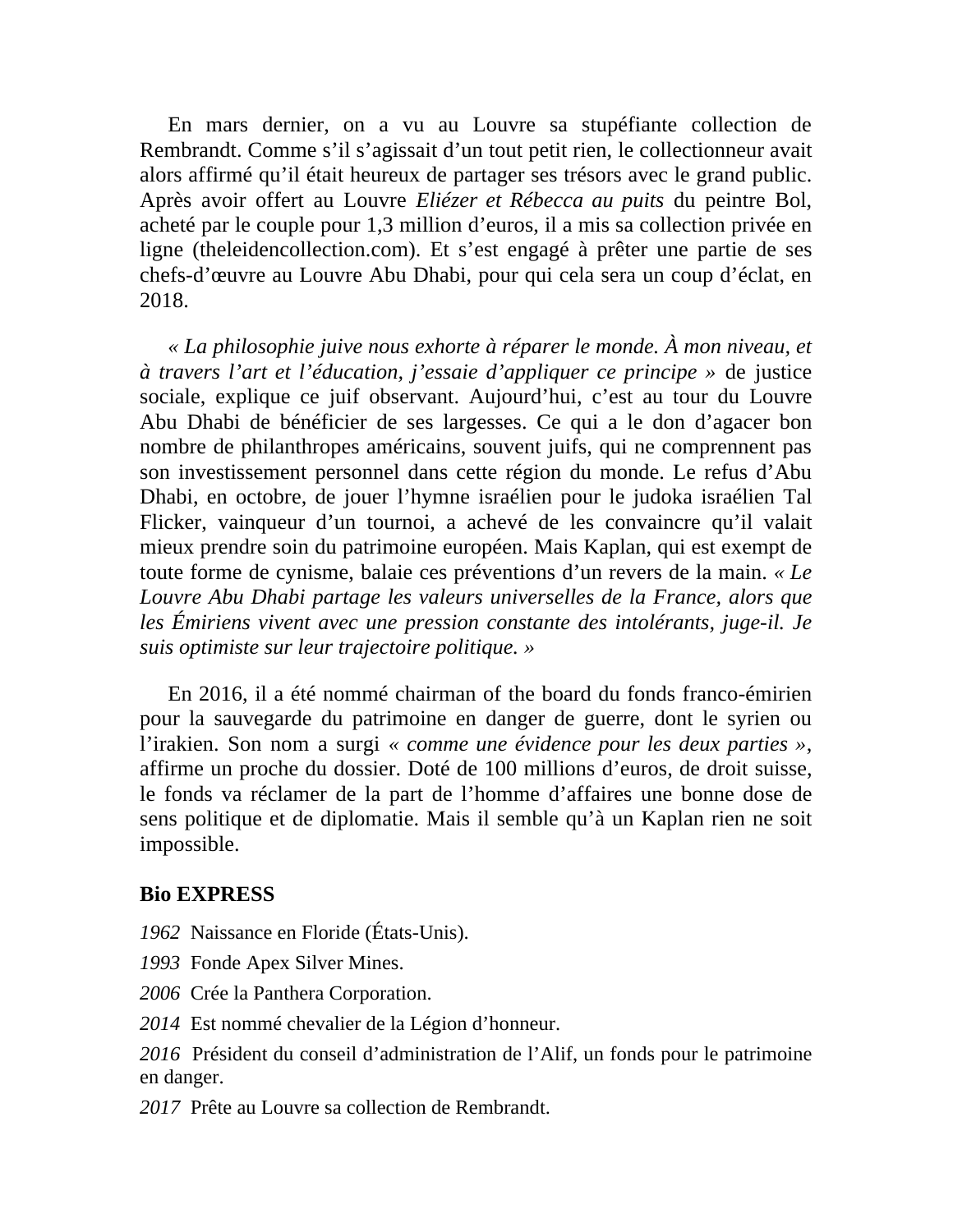**Le Figaro 12 November 2017 Claire Bommelaer**

# **"Tom Kaplan, Universal Decrypter"**

*Profile – This American businessman, present at the launch of Louvre Abu Dhabi, is one of the leading authorities on the region. And a renowned collector, notably of Rembrandt.*

"If you want to understand anything about Abu Dhabi, you must see Tom Kaplan," Francois Delattre, the Permanent Representative of France to the United Nations, let slip in New York to Emmanuel Macron.

Tom Kaplan? He is this red-haired, high-energy American businessman who was seen on Wednesday 8 November at the official and much sought-after launch of Louvre Abu Dhabi. Witty, charismatic and warm, always in closest proximity to power. He is by the way one of the few Westerners to enjoy long one-on-ones with the Crown Prince of Abu Dhabi, Mohammed bin Zayed al-Nahyan, with whom Kaplan is friends.

Could it be the reason why, last 28 October, before presiding over a session of the UN Security Council, Jean-Yves Le Drian, the French Foreign Minister, was keen on inviting him at the offices of the cultural services of the French embassy, on 5th Avenue? Officially, culture and heritage were on the agenda. But the informal meeting, scheduled to last 45 minutes, ultimately went on for two hours. A renowned collector, close to the American General David Petraeus as well, a household name in the Middle East, Francophile, Tom Kaplan inevitably would present a certain appeal to a Foreign Minister. And vice versa.

Truth be told, his profile would prove appealing to the entire planet. Vocal about his interest in the Old Masters – he owns the only Vermeer in private hands –, environmental conservation – he cofounded an organization for the safeguarding of wild cats –, cultural heritage – he serves as Chairman of the Board of Aliph, a fund dedicated to the protection of heritage in conflict areas –, or geopolitics – he created a training program at Harvard for intelligence officers –, this citizen of the world is hard to define.

### *Devoid of any form of cynicism*

Born in 1962 to a Jewish family from New York, Kaplan made his fortune in the mining industry. He is currently at the head of The Electrum Group, based in New York. A father of three, he is married to an Israeli, Daphne Recanati, daughter of the artist Mira Recanati. She is the one who encouraged Kaplan to start collecting works of art. Tom and his wife began acquiring paintings from the Dutch Golden Age in 2003, almost compulsively. They now own some 250 pieces, including ten by Rembrandt.

Educated in Switzerland, Tom Kaplan speaks French fluently – in fact two of his children were born in Paris. It was actually Antonin Baudry, the former cultural attaché at the French embassy in the United States and successful author of the "Quai d'Orsay" comic, who suggested to him to look into Albertine, the future French bookstore of New York. A